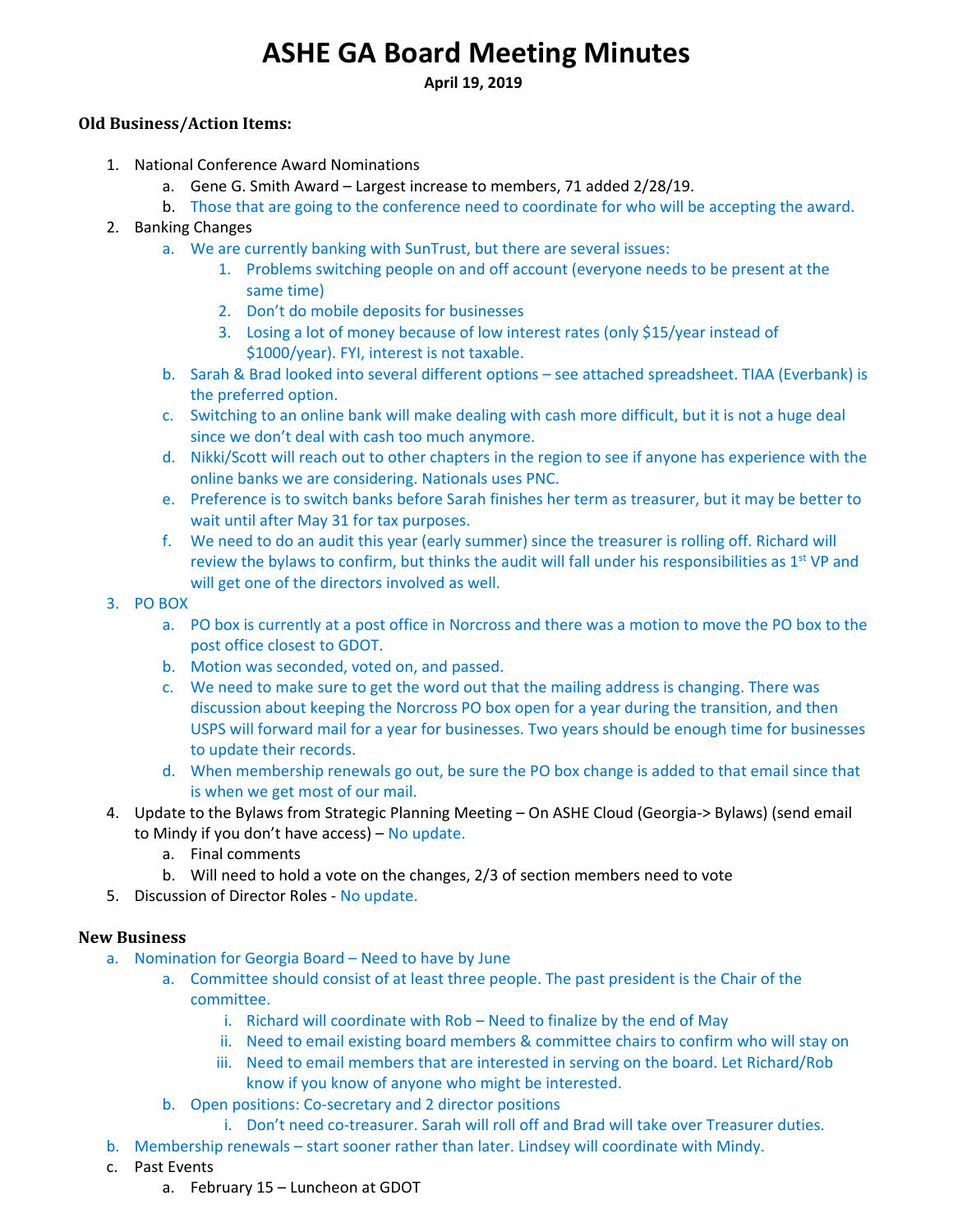- b. March 3‐4 ‐ Winter Workshop, Brasstown Valley Resort & Spa, Young Harris, GA No update.
- c. March 21 Poker, United
	- i. Need more reliable volunteers. There is a lot of front end setup needed for poker so we need to make sure we have volunteers that will show up on time.
	- ii. In the future, we could potentially have a director to focus on coordinating volunteers.
- d. April 19 Luncheon at Maggiano's
- d. Future Events
	- a. May 2 (Tentatively) Golf
		- i. There are enough volunteers
		- ii. We still need items for goodie bags. Nikki will reach out to companies that have donated in the past
	- b. May 8‐12 ASHE National Conference Nashville, TN
		- i. Mindy will set up a google document to coordinate attendees.
		- ii. Need strong attendance on Saturday Tim will become  $1<sup>st</sup>$  VP, Jason on National Board, and we are receiving the Gene G. Smith Award
	- c. June (TBD) Luncheon
		- i. Chris & Tori are working on finding speakers. Let them know if you have any ideas
			- 1. Contractors
			- 2. CIDs
		- ii. Target June  $21^{st}$  (3<sup>rd</sup> Friday, for consistency)
		- iii. Meeting will likely be at GDOT
		- iv. Potential meeting sites for future meetings
			- 1. 1818 Club (Gwinnett)
			- 2. Sandy Springs City Center
			- 3. Peachtree Corners City Hall James will follow up on
	- d. July Happy Hour?
		- i. Combine happy hour with another volunteer event. Kim & Pervez will coordinate.
	- e. August 22‐ Bowling No update
	- f. Fall Possible Airport Site visit
		- i. Tori has some contacts would only be about 20 people.
	- g. September 11 Kaiser Run. Shawn will coordinate with sponsors.
- e. ASHE National Conference See above
	- a. Must attend Roll Call on Friday Morning
	- b. Look for Google spreadsheet to be sent out
- f. ASHE National Conference
	- a. 2019 Nashville, 2020 Raleigh, 2021 Poconos, PA, 2022 Columbus, OH
	- b. 2023 Atlanta to bid on. Bid will come out in September, but we need to get organized now. Need to select conference chairs, figure out where to hold it, etc. Nikki will be a good resource.

Committee Reports (as needed):

- 1. Nominating Committee
- 2. Social Committee Report (Kim)
- 3. Golf Committee Report (Ashley)
- 4. Program Committee (Chris/Tori)
- 5. Budget (Sarah)
- 6. ASHE Membership Committee Report (Robert)
- 7. Winter Workshop Committee Report (Mark)
- 8. ASHE Website (Eric/Mindy)
	- a. Mindy has been spending a lot of time on the National website. After the National website is done, then we will focus on chapter website
- 9. Scholarship Committee Report (Steve)
	- a. Jim McGee Scholarship taking applications through May  $3^{rd}$ ; Need to send out constant contact.